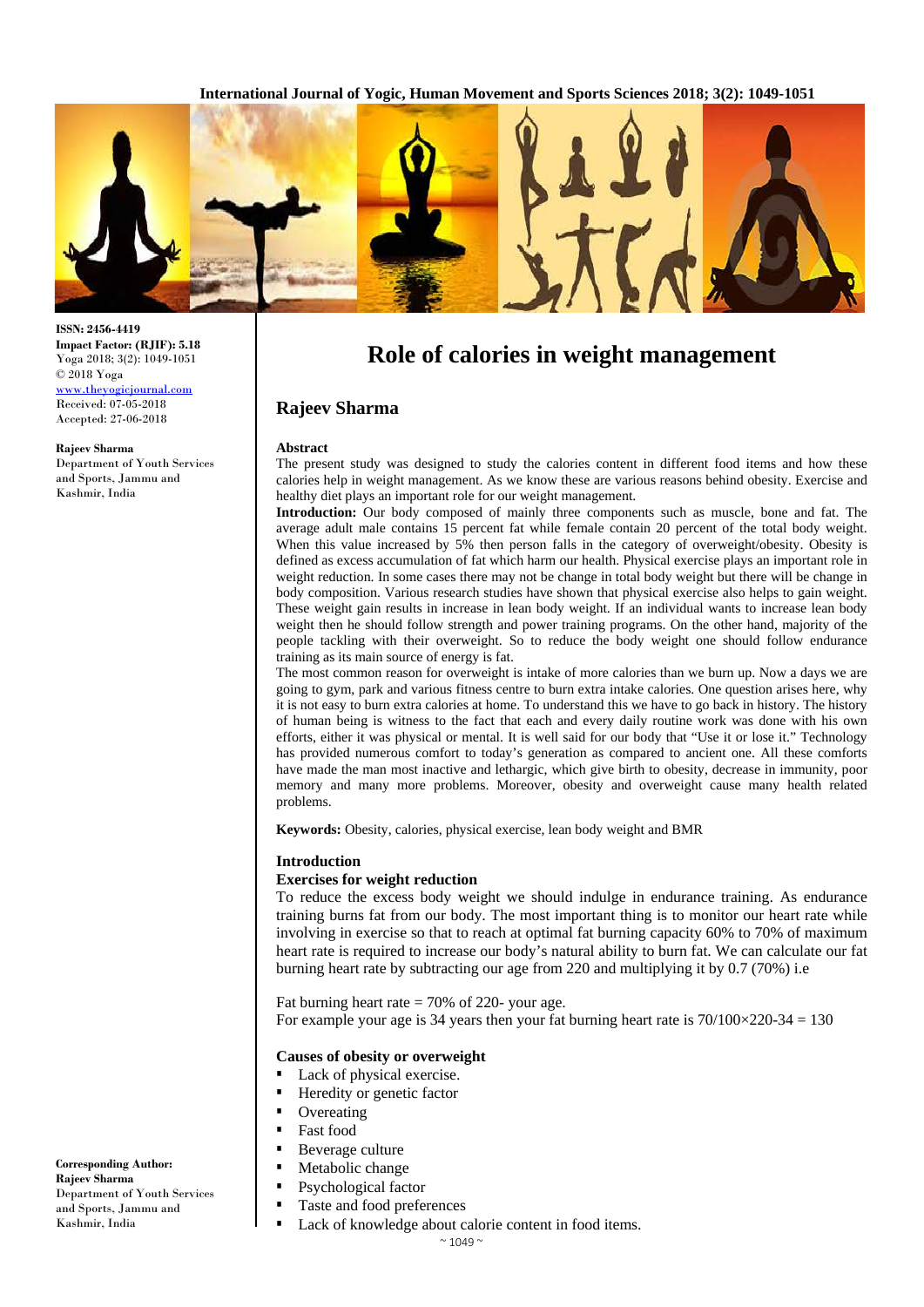International Journal of Yogic, Human Movement and Sports Sciences

• Thyroid gland malfunctioning.

# **BMR**

When we are at complete rest our body require some amount of energy. And the total amount of energy used at complete rest is known as BMR i.e Basal Metabolic Rate. On average adults needs one calorie per minute for their BMR. If we are totally immobilized then to maintain BMR, we need to burn about 1400 calories per day. Moreover, an extremely sedentary person may require an additional 200 to 300 calories i.e BMR plus additional calories which means 1600 to 1700 calories per day. On the other hand athletes performing vigours exercises require a total 2000 to 5000 amount of calories per day. Various researches have shown that after the age of 25years the BMR decreases approximately 1% every year. So losing weight become more difficult after 25 years of age.

## **Calories and weight management**

In dietary terms calories can be defined as the amount of energy that a food provides. Food is the body's fuel. More active the people are, more the fuel they need. On the other hand less the active people, lesser the food they need. As we know fats and carbohydrates are the main sources of energy for our body. Following table shows the calories in one gram of fat, carbohydrate and protein.

**Table 1:** Show the item and Calories Quantity

| <b>S. NO.</b> | Name of item | <b>Calories</b> | <b>Ouantity</b> |
|---------------|--------------|-----------------|-----------------|
|               | Fat          |                 | gram            |
|               | Carbohydrate |                 | gram            |
|               | Protein      |                 | gram            |

As in the above table it is shown that fat contains highest calories than proteins and carbohydrates. We should not cut fat totally from our diet, because small amount of fat are essential for our body. It is the essential component of our cell membrane and also helps for the absorption of some vitamins.

**Table 2:** Calories of some common dry fruits, per 100gm

| S. NO. | <b>Food items</b> | Calories per 100 gram |
|--------|-------------------|-----------------------|
|        | Walnut            |                       |
|        | Almond            | 655                   |
|        | Pistachio nut     | 626                   |
|        | Cashew nut        | 596                   |
|        | Groundnuts        |                       |

#### **Table 3:** Calories per 100gm in milk and milk products

| S. NO. | <b>Name of food Item</b> | <b>Calories</b> |
|--------|--------------------------|-----------------|
|        | Buffalo's milk           | 117             |
|        | Goat's milk              | 72              |
|        | Cow's milk               |                 |
|        | Curd                     | 60              |
|        | Khoa, Buffalo's milk     | 171             |

**Table 4:** Calories per 100gm in Fruits

| S. NO. | Name of item        | <b>Calories</b> |
|--------|---------------------|-----------------|
|        | Grapes              | 17              |
| 2      | Papaya              | 28              |
| 3      | Apple               | 50              |
| 4      | Banana              | 153             |
| 5      | Orange              | 47              |
| 6      | Watermelon          | 30              |
| 7      | Mango               | 60              |
| 8      | <b>Strawberries</b> | 32              |
| 9      | Peach               | 39              |
| 10     | Guava               | 68              |
| 11     | Pomegranate         | 83              |
| 12     | Kiwi                | 61              |

**Table 5:** Calories per 100gm in Vegetables

| <b>S.NO.</b>   | Name of item        | <b>Calories</b> |
|----------------|---------------------|-----------------|
| 1              | <b>Beetroot</b>     | 43              |
| 2              | Broccoli            | 34              |
| 3              | Cabbage             | 25              |
| $\overline{4}$ | Capsicum            | 27              |
| 5              | Carrot              | 41              |
| 6              | Cauliflower         | 23              |
| 7              | Cucumber            | 16              |
| 8              | Garlic              | 133             |
| 9              | Mushroom            | 19              |
| 10             | Green Onion         | 33              |
| 11             | Onion               | 40              |
| 12             | Peas                | 81              |
| 13             | Potato              | 77              |
| 14             | Pumpkin             | 26              |
| 15             | Radish              | 16              |
| 16             | Spinach             | 23              |
| 17             | <b>Sweet Potato</b> | 86              |
| 18             | Tomato              | 18              |

| S.NO. | Name of food item | <b>Quantity</b>   | <b>Calories</b> |
|-------|-------------------|-------------------|-----------------|
|       | Somosa            | piece             | 262             |
| 2     | Pakora            | 100 <sub>gm</sub> | 287             |
| 3     | Aloo Tikki        | piece             | 275             |
|       | Aloo Paratha      | piece             | 300             |
|       | Aloo Tikki Burger | piece             | 573             |
|       | Soyabean chaap    | 100 <sub>gm</sub> | 435             |
| 7     | <b>Noodles</b>    | 100 <sub>gm</sub> | 137             |
| 8     | Pasta             | 100 <sub>gm</sub> | 131             |
|       | Cheese Piza       | 100 <sub>gm</sub> | 280             |

## **Table 6:** Calories in fast food

#### **Table 7:** Calories in 100gm sprouts

| S.NO. | Name of food Item      | <b>Calories</b> |
|-------|------------------------|-----------------|
|       | Mung Dal               | 30              |
|       | Black Channa(chikpeas) | 165             |